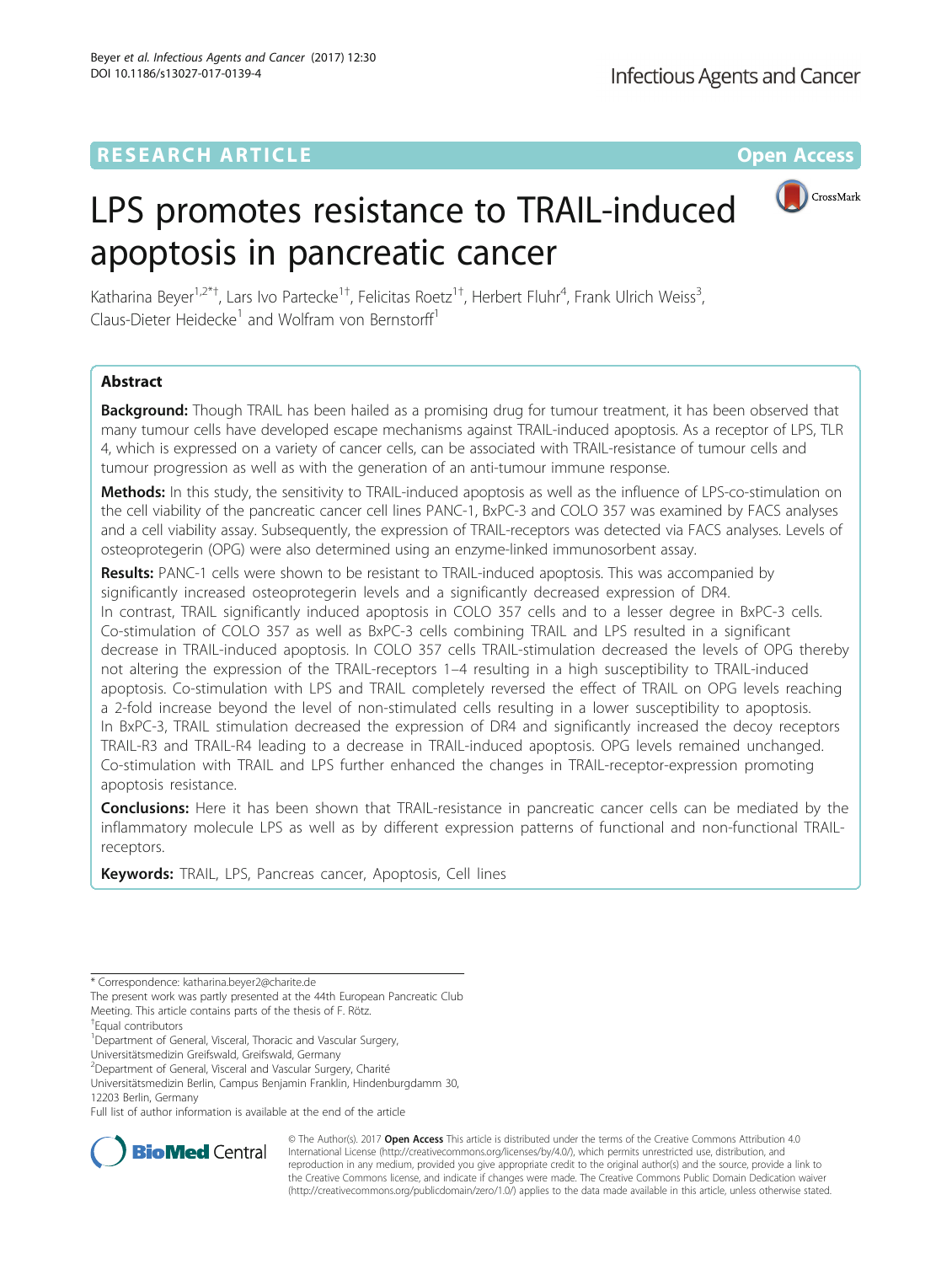## Background

Pancreatic cancer remains a devastating disease which displays resistance to even the most aggressive treatment regime [\[1](#page-9-0)]. There is increasing evidence that the development and progression of exocrine pancreatic cancer can be promoted by chronic inflammation [[2](#page-9-0)–[4\]](#page-9-0). This connection of inflammation with tumour progression can be mediated by components of the bacterial cell wall like lipopolysaccharide (LPS) from gram-negative bacteria [\[5](#page-9-0)]. LPS interacts with immune cells of the tumour microenvironment which, in turn, is especially important in tumour development and progression [\[2, 6](#page-9-0)]. Additionally, LPS can directly interact with pancreatic cancer cells increasing the invasive ability of these cells [\[5\]](#page-9-0). LPS is recognized by the Toll-like receptor (TLR) 4. TLRs are a family of pattern recognition receptors exerting an important role in host defence against infections [[7](#page-9-0)]. Apart from the expression of TLR4 by cells of the immune system, TLRs have been linked to several cancers including pancreatic cancer [[5](#page-9-0), [8](#page-9-0)–[14](#page-9-0)]. In these tumours, LPS can lead to activation of NFkB thus promoting cancer progression and chemoresistance [\[13\]](#page-9-0).

TNF-related apoptosis inducing ligand (TRAIL) is involved in tumour surveillance. It induces apoptosis upon binding to its receptors death receptor (DR) 4 (TRAILreceptor 1) and DR5 (TRAIL-receptor 2). Additionally, there are three more TRAIL receptors lacking a functionally active death domain: TRAIL-receptor (TRAIL-R) 3 (decoy receptor 1 or DcR1), TRAIL-R 4 (decoy receptor 2 or DcR2) and the soluble receptor osteoprotegerin (OPG). Thus, they are unable to transmit apoptosis-inducing signals [[15\]](#page-9-0). Several factors determine whether a cell becomes apoptotic following TRAIL-binding: Firstly, many cells express these decoyreceptors inhibiting TRAIL at the membrane level: TRAIL-R3 (DcR1) competes for TRAIL binding, sequestering TRAIL in lipid rafts. TRAIL-R4 (DcR2) inhibits activation of caspase 8 through the formation of heteromeric complexes [\[16](#page-9-0)]. Secondly, the cell cycle progression can change the balance of pro- and anti-apoptotic proteins. These proteins collectively help to regulate the signal generated by binding of TRAIL to DR4 or DR5. Thus, a preponderance of anti-apoptotic proteins may result in TRAIL-resistance [\[17\]](#page-9-0). Especially members of the Bcl-2 family, cFLIP and IAPs (inhibitor of apoptosis proteins) contribute to TRAIL receptor-signal-transduction pathways leading to TRAIL resistance [[17](#page-9-0)–[19](#page-9-0)].

Despite TRAIL-R1/2 – expression, most pancreatic cancer cells show resistance to TRAIL-induced apoptosis [[20](#page-9-0)–[23](#page-9-0)] mediated by a high activation level of NFkappaB [[24\]](#page-9-0) which enhances the expression of inhibitors of apoptosis like XIAP and FLIP [\[20](#page-9-0)–[23\]](#page-9-0).

In human colon cancer cell lines, it has been detected by Tang et al. [[25\]](#page-9-0) that LPS binding to TLR-4 did not affect the expression of TLR4 nor proliferation of respective cell lines. However, LPS activated NFkB thereby inducing resistance to TRAILinduced apoptosis [\[25](#page-9-0)].

For human lung cancer cell lines, it has been shown that TLR 4 ligation by LPS led to production of antiinflammatory cytokines as well as resistance of human lung cancer cells to TNFa- and TRAIL-mediated apoptosis. Furthermore, binding of LPS to its receptor TLR4 can activate NFkB thereby promoting resistance to TRAIL – induced apoptosis [\[26\]](#page-9-0).

In the present study, the effects of LPS stimulation on TRAIL-induced apoptosis in several pancreatic cancer cell lines were examined.

## **Methods**

## Cell lines

The human pancreatic cancer cell lines PANC-1 and BxPC-3 were obtained from the ATCC (American Type Culture Collection, Manassas, VA, USA). The cell line COLO 357 was obtained from ECACC (European Collection of Authenticated Cell Cultures, London, UK). Cells were maintained in RPMI 1640 (Gibco cell culture, Karlsruhe, Germany) supplemented with 10% heatinactivated fetal bovine serum (FCS) (PAA, Pasching, Austria) and 1% penicilline/streptomycine (Gibco cell culture) at 37 °C in a 5% CO2 atmosphere at 85% humidity.

## LPS and TRAIL stimulation

Human recombinant TRAIL (purity 95%, endotoxin level < 1.0 EU per 1 g protein) was purchased from Biomol (Hamburg, Germany) and dissolved in RPMI medium. Lipopolysaccharide (E. coli) was purchased from Sigma Aldrich (Munich, Germany). Cells were seeded in six well plates. After 12 h, respective amounts of TRAIL (100 ng/ml or 300 ng/ml) and/or LPS (1  $\mu$ g/ ml) were added and cells were stimulated for 24 h.

## Detection of apoptotic cells

Apoptotic cell death was assessed using an Annexin V Apoptosis Detection Kit (BD Bioscience, Heidelberg, Germany) according to manufacturer's instructions. Annexin V-positive cells were detected by flow cytometry (FACS Canto, Becton Dickinson, Heidelberg, Germany).

To confirm the results, a propidium iodide cell cycle analysis was performed. For this assay, cells were harvested, stored on ice and washed three times with 2% FCS in PBS. A total of  $10<sup>5</sup>$  cells were fixed in 70% ethanol and incubated with 0.025 M sodium citrate and 0.067 M disodium phosphate. The pellets were washed with PBS plus 5% FCS, resuspended in 30 μl RNase (1 mg/mL; Qiagen, Hilden, Germany) and stained with 25 μg/mL propidium iodide (Sigma Aldrich). Apoptosis was measured by flow cytometry (FACS Canto, Becton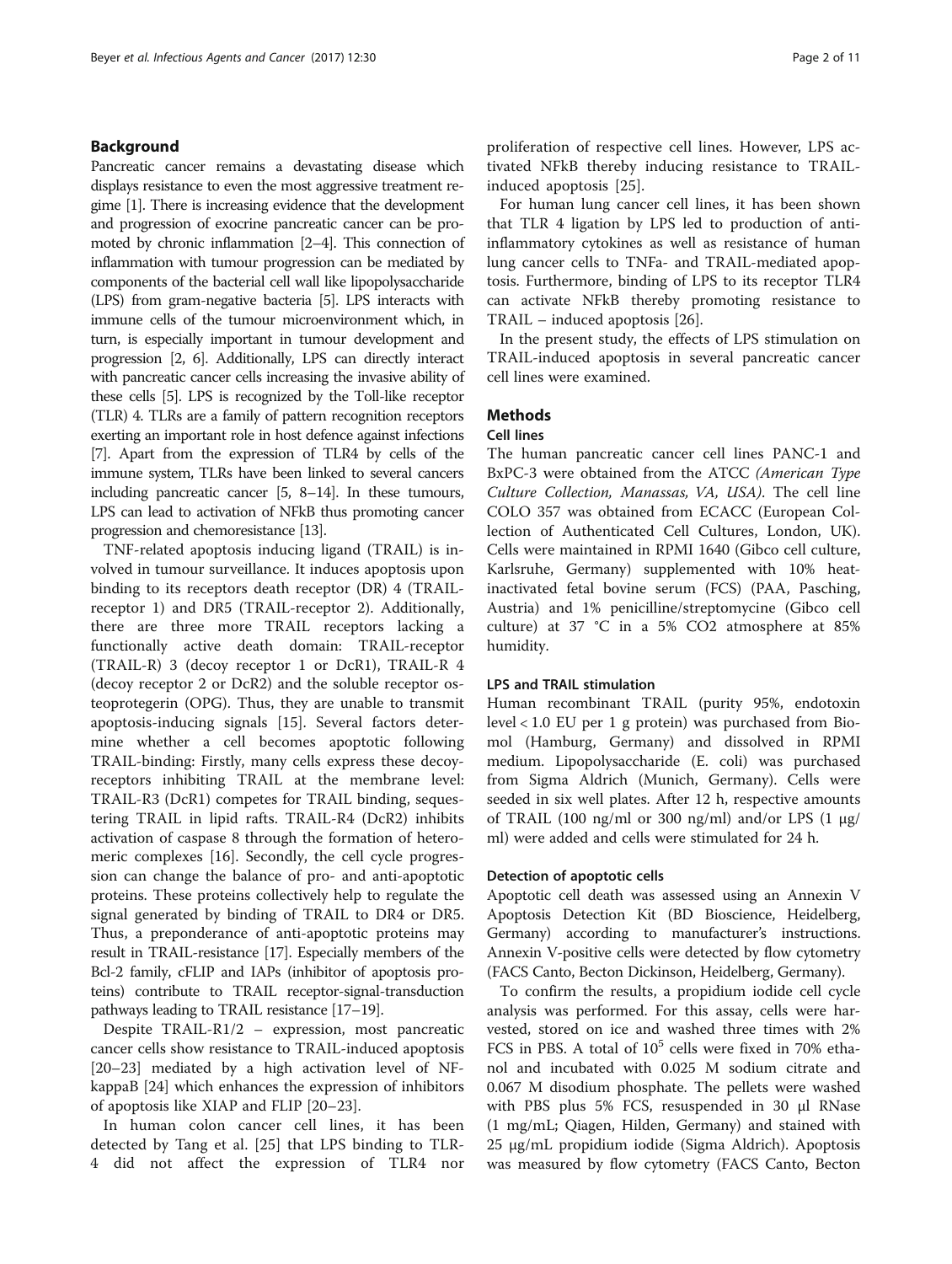Dickinson, Heidelberg, Germany) employing a standard protocol as described before [\[27\]](#page-9-0). In detail, cells were stored on ice and washed 3 times with 2% fetal calf serum (Biochrom) in PBS. A total of  $10^5$  cells were fixed in 70% ethanol and incubated with 0.025 M sodium citrate and 0.067 M disodium phosphate at pH 7.8 at room temperature. The pellets were washed with PBS plus 5% FCS, resuspended in 30 μL RNase (1 mg/mL; Qiagen, Hilden, Germany) and stained with 25 g/mL propidium iodide (Sigma Aldrich, Munich, Germany). Apoptosis was measured by FlowCytometry (FACS Canto, Becton Dickinson). Debris were gated out in the FSC versus SSC plot. Singlets were manually gated in the FL2A versus FL2W plot. The hypodiploid DNA peaks in singlevariable DNA histograms were identified. Data were analysed using BD CellQuest Pro.

## Cell viability assay

A Cell Titer Blue Assay (Promega, Mannheim, Germany) was performed according to the manufacturer's instructions. In brief, Cell Titer Blue substrates were added and plates were incubated for 4 h at 37 °C. Subsequently, fluorescence (excitation at 544 nm and emission at 590 nm) was measured on a plate reader. Triplicates were run for each measurement and means were calculated. Controls without cells were run in parallel.

#### FACS analyses of TRAIL-receptors

After stimulation cells were harvested using accutase (Sigma Aldrich) and washed with PBS. After blocking with FcBlock (BD Bioscience, Heidelberg, Germany) cells were labelled with appropriate antibodies according to the manufacturer's instructions. Purified mouse monoclonal antibodies of anti-human DR4, anti-human DR5, anti-human DcR1 and anti-human DcR2 as well as appropriate secondary antibodies and isotype controls were purchased from Pierce (ThermoFisher Scientific, Schwerte, Germany). FACS analyses were performed using the above flow cytometer. FACS data were analysed using WinMDI.

## Osteoprotegerin ELISA

Levels of osteoprotegerin within the cell culture supernatants were detected using an osteoprotegerin – ELISA (Bender MedSystems, Vienna, Austria) according to the manufacturer's recommondations.

## Real time quantitative PCR

After stimulation of respective cell lines, cells were harvested and washed with PBS. RNA was extracted using an RNeasy kit (Qiagen, Hilden, Germany) and quantified by spectrophotometry. Subsequently, cDNA was prepared using an RT2 PCR Array first strand kit (Qiagen). Respective primers (i.e. TLR4, GAPDH and becta-actin) (Qiagen) were used according to the manufacturer's recommondations. Realtime PCR amplification was conducted using an ABI Prism 7000 (ThermoFisher Scientific). Data were analysed using a SuperArray PCR Data analyses software using the comparative threshold method. Data were normalized to the house keeping genes GAPDH and beta-actin.

## **Statistics**

Results were statistically analysed using the program Graph Pad Prism for Macintosh. The Mann Whitney U test was employed to compare means of values of experiments in order to test two independent samples. An ANOVA test was employed to compare more than two independent samples. A p-value below 0.05 was considered to be statistically significant. All data are expressed as mean standard error of the mean.

## Results

## TRAIL – stimulation decreased viability of COLO 357 and BxPC-3 whereas viability of PANC-1 cells remained almost unchanged

To determine the impact of TRAIL-stimulation on cell viability, cell cultures of PANC-1, BxPC-3 and COLO 357 were TRAIL-stimulated for 24 h and cell viability was determined by a CellTiter Blue Assay. In COLO 357 cells, the mean fluorescence intensity (MFI) ratio was 43256 ± 5347 without stimulation. TRAIL-stimulation decreased the MFI ratio in a dose-dependent manner (10 ng/ml:  $33701 \pm 3486$  ( $p = 0.17$ ,  $n = 5$ ); 100 ng/ml  $11213 \pm 2784$  ( $p = 0.0007$  when compared to nonstimulated control;  $p = 0.001$  when compared to 10 ng/ ml TRAIL;  $n = 5$ ); 300 ng/ml 7276 ± 589 ( $p = 0.0002$ ) when compared to non-stimulated control,  $p = 0.0001$ when compared to 10 ng/ml TRAIL,  $p = 0.01$  when compared to 100 ng/ml TRAIL;  $n = 5$ ; Fig. [1a](#page-3-0)).

In BxPC-3 cell cultures, stimulation with 10 ng/ml TRAIL did not significantly alter the cell viability (MFI ratio 29644 ± 1356 versus  $31537 \pm 479$ ,  $p = 0.22$ ;  $n = 5$ ; Fig. [1a](#page-3-0)). However, higher concentrations of TRAIL led to decreased amounts of viable cells (100 ng/ml TRAIL:  $18292 \pm 1189$  ( $p = 0.0002$  when compared to nonstimulated control,  $p = 0.0001$  when compared to 10 ng/ ml TRAIL); 300 ng/ml TRAIL:  $11853 \pm 589$  ( $p = 0.0001$ ) when compared to non-stimulated control,  $p = 0.0001$ when compared to 10 ng/ml TRAIL,  $p = 0.0012$  when compared to 100 ng/ml TRAIL);  $n = 5$ ; Fig. [1a\)](#page-3-0). The pancreatic cancer cell line PANC-1 was the most resistant pancreatic cancer cell line of those tested. TRAILstimulation with at least 300 ng/ml did significantly reduce cell viability but only to a minor degree (without stimulation:  $59872 \pm 548$ ; 10 ng/ml TRAIL:  $58714 \pm$ 1125; 100 ng/ml TRAIL: 58562 ± 1593; 300 ng/ml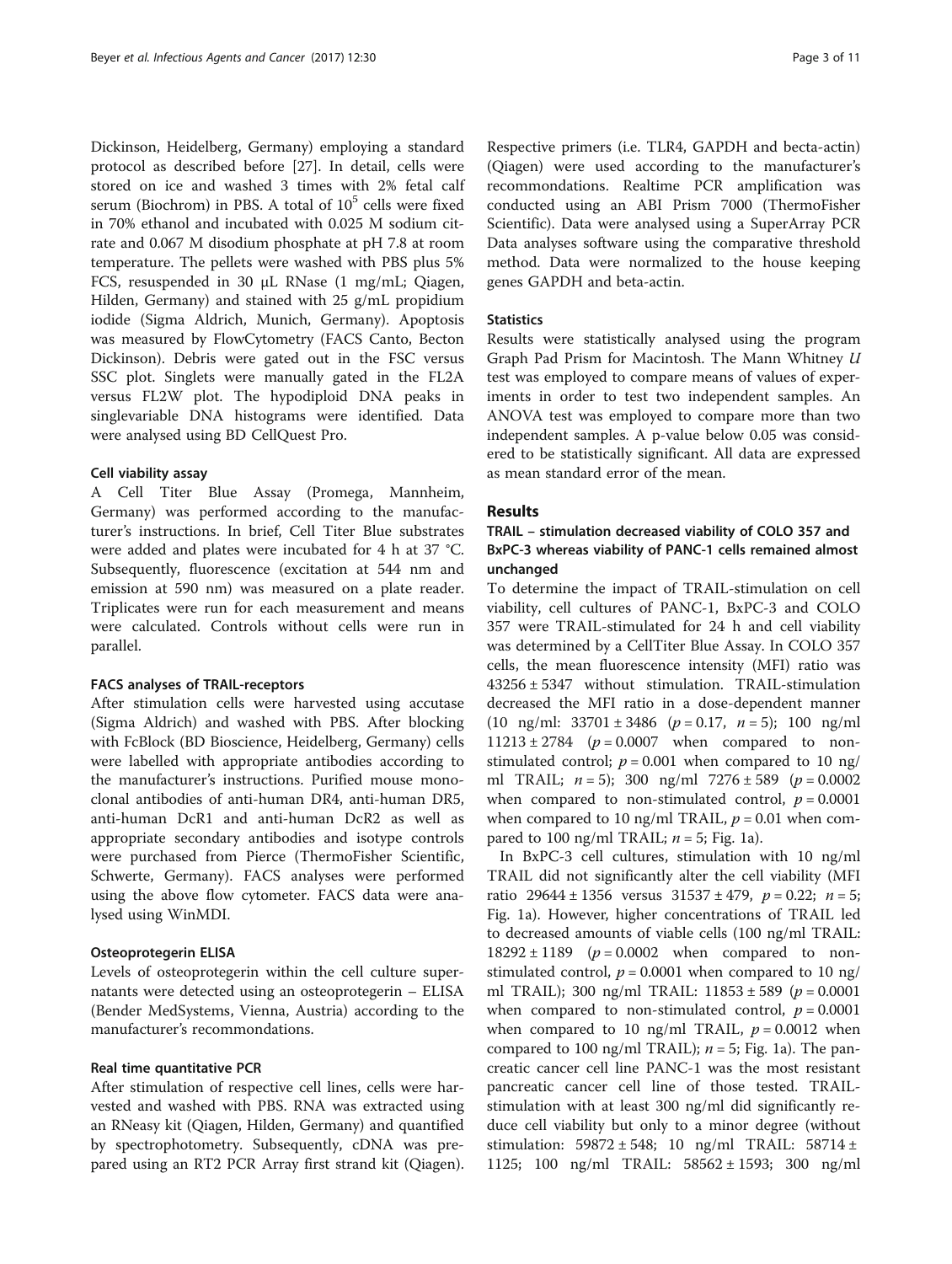<span id="page-3-0"></span>

TRAIL:  $49993 \pm 783$  ( $p = 0.001$  when compared to 300 ng/ml TRAIL;  $n = 5$ ) (Fig. 1a).

## TRAIL-stimulation induced apoptosis in COLO 357 and, to a lesser degree, in BxPC-3 cells, whereas PANC-1 cells were TRAIL-resistant

The amounts of apoptotic cells induced by TRAILstimulation were detected by an Annexin V assay.

Whereas the fraction of apoptotic cells was only  $5.1 \pm$ 0.94% in non-stimulated cell cultures of COLO 357, TRAIL-stimulation for 24 h led to a dose-dependent induction of apoptosis  $(25.7 \pm 2.89\%)$  in COLO357 cell cultures stimulated with 100 ng/ml TRAIL ( $p = 0.0001$ ) and  $52.8 \pm 5.39\%$  following stimulation with 300 ng/ml TRAIL ( $p < 0.0001$  when compared to non-stimulated control,  $p = 0.0022$  when compared to 100 ng/ml TRAIL;  $n = 5$ , Fig. 1b).

When examining cell cultures of BxPC-3, TRAILstimulation with 100 ng/ml significantly enhanced the fraction of apoptotic cells  $(4.2 \pm 0.78\%$  versus  $15.43 \pm 0.78\%$ 

4.58%,  $p = 0.042$ ;  $n = 5$ ; Fig. 1b). This effect was further increased when stimulating with 300 ng/ml TRAIL reaching  $31.32 \pm 3.27\%$  apoptotic cells ( $p < 0.0001$  when compared to non-stimulated cells,  $p = 0.0224$  when compared to 100 ng/ml TRAIL,  $n = 5$ ).

In marked contrast, in PANC-1 cell cultures the fraction of apoptotic cells remained below 5% following TRAIL stimulation indicating that PANC-1 is a cell line resistant to TRAIL-induced apoptosis.

These results indicate that COLO 357 displays a high susceptibility towards TRAIL-induced apoptosis whereas PANC-1 cell cultures are TRAIL-resistant. Cultures of BxPC-3 cells display intermediate sensibilities against TRAIL-induced apoptosis.

These data were confirmed using a propidium iodide cell cycle assay (data not shown).

#### LPS stimulation inhibited TRAIL-induced apoptosis

To assess an effect of LPS stimulation on apoptosis induction by TRAIL, respective cell cultures were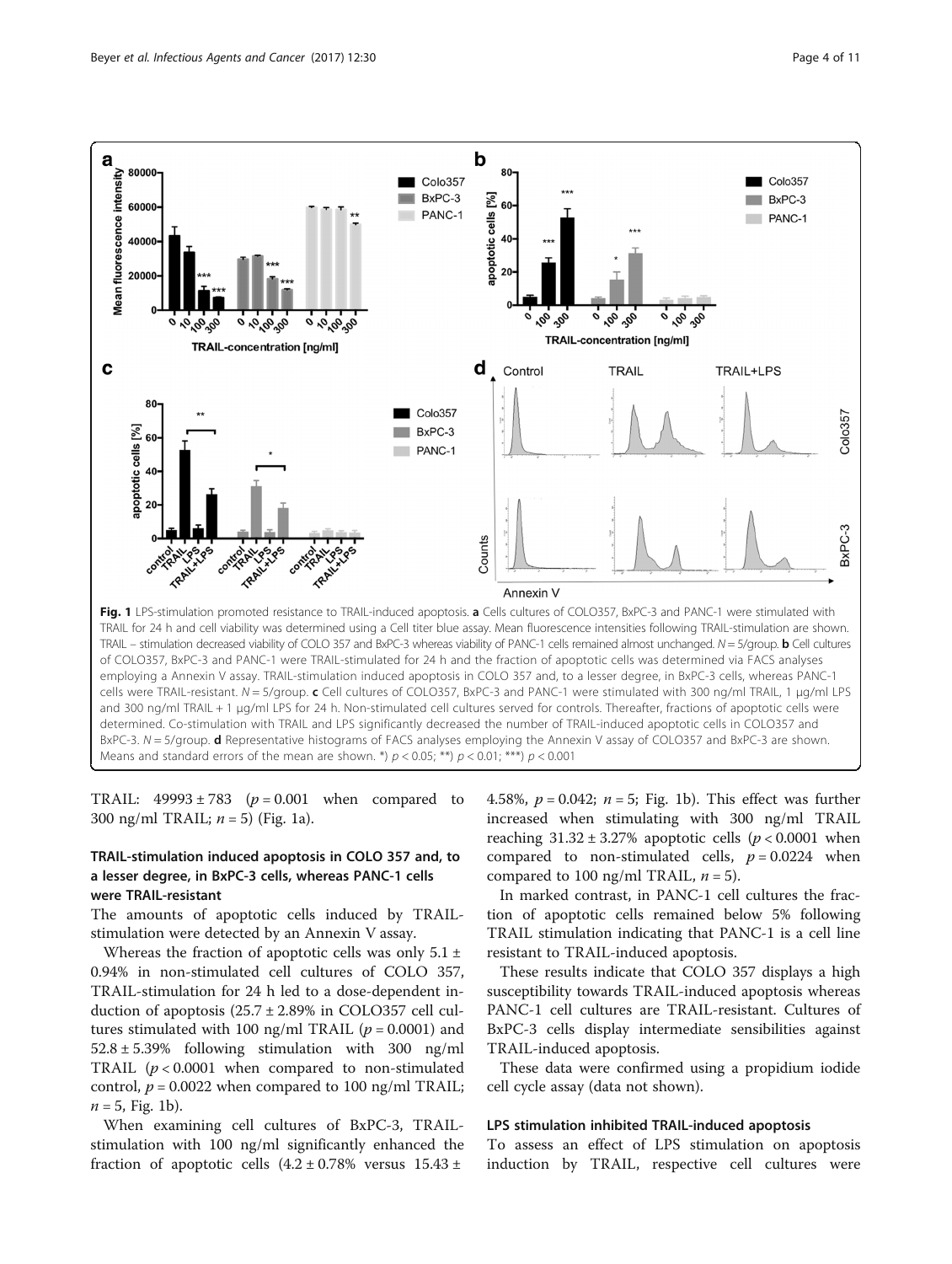<span id="page-4-0"></span>stimulated with 300 ng/ml TRAIL, 1 μg/ml LPS and 300 ng/ml TRAIL + 1  $\mu$ g/ml LPS. Thereafter, fractions of apoptotic cells were determined. In the TRAIL-resistant pancreatic cancer cell line PANC-1, co-stimulation with LPS and TRAIL did not lead to any significant alterations in the fraction of apoptotic cells. Thus, there were  $3.28 \pm 1.0$ % apoptotic cells without stimulation. LPSstimulation revealed  $3.8 \pm 0.9\%$  apoptotic cells. Stimulation with 300 ng/ml TRAIL and LPS resulted in  $3.5 \pm$ 1.3% apoptotic cells.

In non-stimulated COLO 357 cells, there were  $5.1 \pm$ 0.94% cells apoptotic. TRAIL-stimulation led to  $52.8 \pm$ 5.39% apoptotic cells  $(p < 0.0001, n = 5)$  whereas LPSstimulation revealed  $6.1\% \pm 1.90\%$  apoptotic cells (*n* = 5,  $p = 0.66$  when compared to non-stimulated cells, Fig. [1c](#page-3-0)). Co-stimulation with TRAIL and LPS partially reversed the effect of TRAIL on apoptosis-induction revealing 26.4 ± 3.21% apoptotic cells ( $n = 5$ ,  $p = 0.003$  when compared to TRAIL-stimulated cell cultures; Fig. [1c\)](#page-3-0).

In BxPC-3 cultures, there were  $4.2 \pm 0.78\%$  apoptotic cells. TRAIL treatment led to  $31.32 \pm 3.27$ % apoptotic cells ( $n = 5$ ,  $p < 0.0001$ ). Co-stimulation with TRAIL and LPS significantly decreased the number of apoptotic cells

## In PANC-1 cells TRAIL-stimulation decreased the expression of DR4, DR5 and DcR2 as well as increasing the expression of osteoprotegerin (OPG)

with LPS alone did not have an impact on apoptosis

 $(3.9 \pm 1.3\%,$  Fig. [1c](#page-3-0)).

As shown by FACS analyses, PANC-1 cells expressed the TRAIL-receptors DR4, DR5, DcR1 and DcR2 (Fig. 2a,b). Additionally, significant amounts of OPG were detected in the supernatants of PANC-1 cell cultures (Fig. 2c). Following TRAIL-stimulation, the expression of the death receptors DR4 and DR5 by PANC-1 cells was decreased. For DR4 the mean fluorescence intensity (MFI) was  $1397 \pm 145.8$  for non-stimulated cell cultures, whereas TRAIL-stimulated cell cultures showed a mean fluorescence intensity of  $436.8 \pm 76.0$  (p  $= 0.0001$ ,  $n = 6/$ group). For DR5 the mean fluorescence intensity was  $1025 \pm 77.8$  in non-stimulated cells, whereas TRAIL-stimulation led to a mean fluorescence intensity of  $663.6 \pm 72.5$  (*p* = 0.005, n ≥ 7/group). The expression of DcR1 remained unchanged following

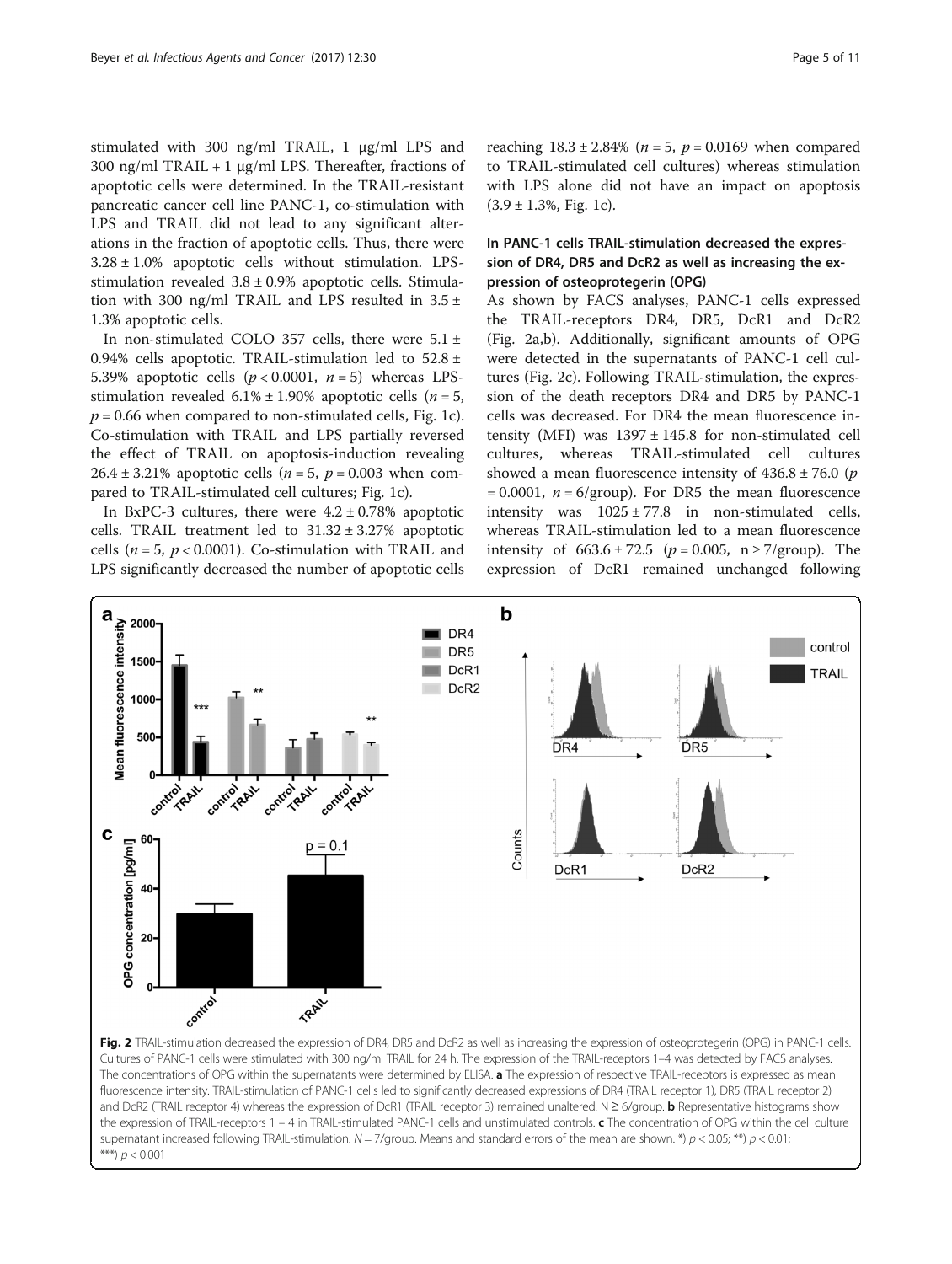TRAIL-stimulation (MFI  $361.4 \pm 108.4$ ,  $n = 5$  versus 477.0 ± 77.5,  $n = 7$ ,  $p = 0.39$ ). In contrast, the expression of DcR2 significantly decreased following TRAILtreatment. The MFI of DcR2 was  $537.5 \pm 28.9$  in nonstimulated cell cultures but decreased to 396.8 ± 25.3 following TRAIL-stimulation ( $p = 0.009$ ; Fig. [2a](#page-4-0)).

The levels of OPG within the cell culture supernatants of PANC-1 cell cultures were  $29.71 \pm 4.1$  pg/ml in nonstimulated controls. TRAIL-stimulation increased the concentration of OPG within the supernatants revealing  $45.29 \pm 8.5$   $(n = 7, p = 0.1)$ .

## LPS stimulation significantly affected the impact of TRAIL on TRAIL-receptor-expression

As shown by FACS analyses, COLO 357 cells expressed the TRAIL-receptors 1–4. Neither TRAIL-stimulation alone nor LPS-stimulation alone significantly altered the expression of TRAIL-receptors by COLO 357 cells (Fig. 3a). In contrast, TRAIL-stimulation significantly decreased the levels of OPG: Whereas the concentration of OPG in the cell culture supernatants was  $18.67 \pm 3.8$  pg/ ml in non-simulated cell cultures, TRAIL stimulation decreased the OPG secretion reaching  $10.60 \pm 1.5$  pg/ml  $(p = 0.06)$ . This effect was significantly reversed by costimulation with LPS: Co-stimulation with TRAIL and LPS increased the OPG concentration reaching 37.83 ± 6.4 pg/ml  $(p = 0.0044$  when compared to TRAILstimulated COLO 357 cultures,  $n = 6$ /group, Fig. 3b).

In contrast, in BxPC-3 cells neither stimulation with TRAIL alone nor co-stimulation with TRAIL and LPS significantly altered the levels of OPG: The concentration of OPG within supernatants of BxPC-3 cultures was  $11.0 \pm 1.1$  pg/ml without stimulation and  $8.9 \pm 1.3$  pg/ml following TRAIL-stimulation ( $n = 8$ /group,  $p = 0.66$  when compared to non-stimulated cell cultures). After costimulation with TRAIL and LPS, the concentration of OPG was determined as  $7.5 \pm 0.8$  pg/ml ( $n = 8$ /group,  $p$ ) = 0.25 when compared to TRAIL-stimulated cell cultures, Fig. [4b\)](#page-6-0).

However, TRAIL stimulation significantly decreased the expression of DR4 whereas the expression of DR5 was increased albeit not to a significant degree (DR4: 1908 ± 296.6 for non-stimulated cell cultures versus 722.4  $\pm$  86.0 for TRAIL-stimulated cell cultures,  $n = 6$ , p  $= 0.0009$ ; DR5:  $866.2 \pm 77.6$  versus  $1018 \pm 22.0$ ,  $p = 0.08$ ). In contrast, the expression of the decoy receptors DcR1 and DcR2 was increased in TRAIL-stimulated BxPC-3 cell cultures. The mean fluorescence intensity for DcR1 was  $783.9 \pm 46.7$  for non-stimulated cultures of BxPC-3 and TRAIL-treatment significantly increased the expression of DcR1 reaching a mean fluorescence intensity of  $1083.0 \pm 52.7$  ( $n = 7$ ,  $p = 0.0009$ ). Regarding the expression of DcR2 in BxPC-3 cell cultures, the mean fluorescence intensity was  $287.4 \pm 24.5$ . This was significantly increased following TRAIL-stimulation to a mean fluorescence intensity of  $522.3 \pm 40.9$  ( $n = 8$ ,  $p =$ 0.0002, Fig. [4a](#page-6-0)).

Co-stimulation with TRAIL and LPS significantly further decreased the expression of DR4 and further increased the expression of DcR2 by BxPC-3 cell cultures: The expression of DR4 by BxPC-3 cell cultures decreased from 722.4 ± 86.0 in TRAIL-stimulated cell cultures to  $440.0 \pm 81.6$  in cell cultures co-stimulated with LPS and TRAIL ( $n = 6$ ,  $p = 0.03$ , Fig. [4a\)](#page-6-0).

Regarding the expression of DcR2 by BxPC-3 cell cultures, the mean fluorescence raised from 522.3 ± 40.9 in TRAIL-stimulated cell cultures to  $631.8 \pm$ 69.0 following co-stimulation with TRAIL and LPS  $(n = 8, p = 0.1)$ . However, this effect did not reach significance.



and standard errors of the means are shown. \*\*)  $p < 0.01$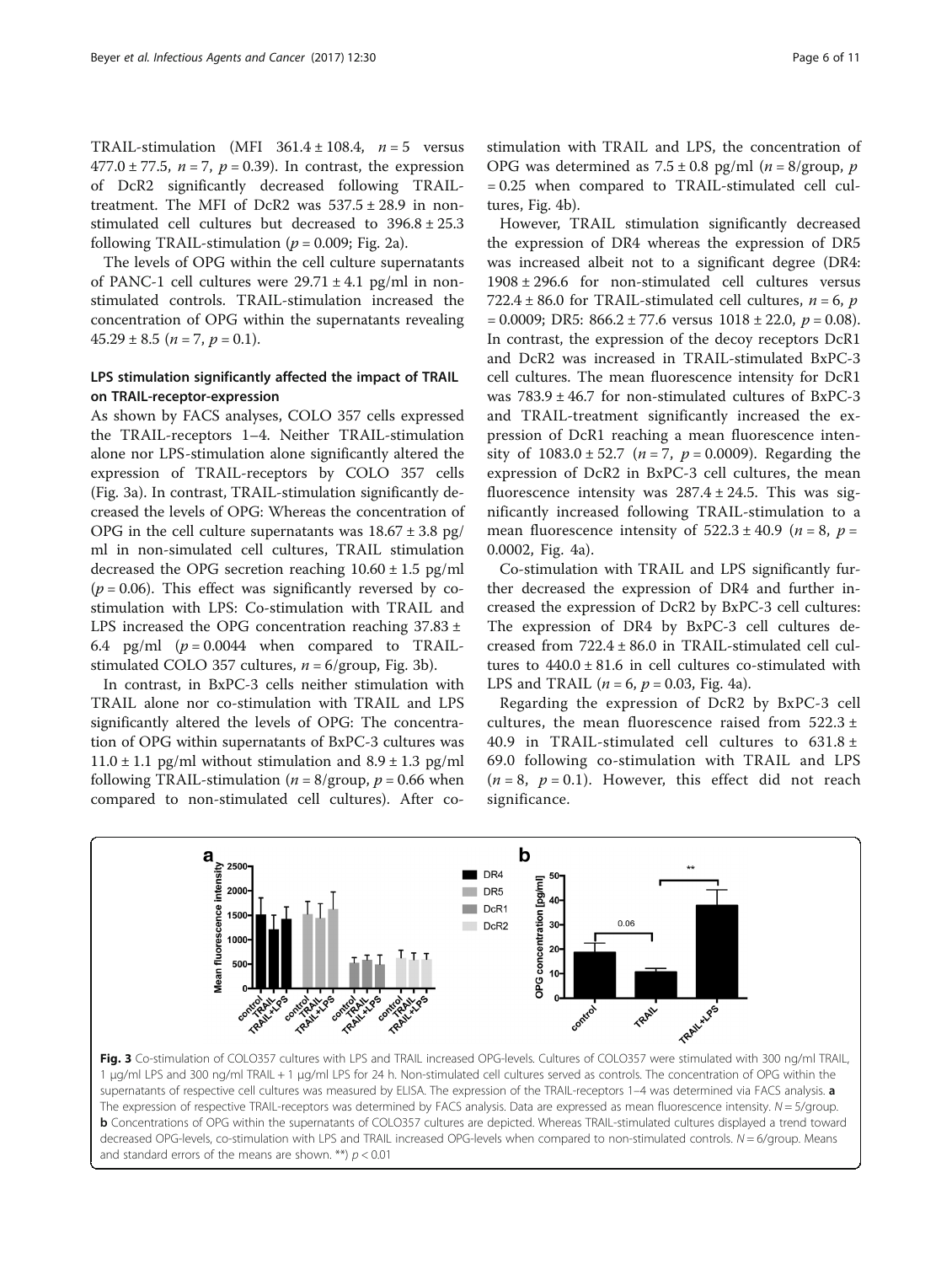<span id="page-6-0"></span>

Co-stimulation with LPS and TRAIL did not significantly influence the expression of neither DR5 nor DcR1 when compared to TRAIL-stimulated cell cultures. Regarding the expression of DR5 by BxPC-3 cells, the mean fluorescence intensity was 1017.5 + − 22.0 in TRAIL-stimulated cell cultures. In co-stimulated cell cultures the mean fluorescence intensity was  $861.4 \pm$ 112.3 ( $p = 0.2$ ,  $n = 8$ ). Regarding the expression of DcR1, the mean fluorescence intensity was  $1083.43 \pm$ 52.7  $(n = 7)$  in TRAIL-stimulated cells and 1001.0 ± 75.7 in co-stimulated cell cultures of BxPC-3  $(n = 8)$  $(p = 0.4;$  Fig. 4a).

## Pancreatic cancer cell lines expressed TLR4 and TRAILstimulation decreased the expression of TLR4

As TLR4 is the receptor for LPS, we investigated the expression of this receptor in pancreatic cancer cell lines. As shown by RT-PCR, all of the investigated pancreatic cancer cell lines expressed TLR4. Yet, TRAIL-stimulation decreased the expression of TLR4 in all investigated cell lines: TRAIL-stimulation of PANC-1 cell cultures led to a 3.2-fold decrease in the expression of TLR4 (Fig. [5a\)](#page-7-0). In BxPC-3 cells, TRAIL-stimulation decreased the TLR4 expression 4.4-fold (Fig. [5b\)](#page-7-0). Costimulation with LPS and TRAIL further decreased the expression of TLR4 resulting in a 35.3-fold decrease when compared to non-stimulated cultures of BxPC-3 cells (Fig. [5b\)](#page-7-0). In COLO 357 cells, TRAIL-stimulation induced a 31.1-fold decrease in the expression of TLR4. Co-stimulation with TRAIL and LPS further decreased TLR4 reaching a 933.3 fold decrease when compared to non-stimulated COLO 357 cell cultures  $(n = 5/\text{group}, \text{Fig. 5c}).$ 

## **Discussion**

In this study, it could be shown that LPS-stimulation inhibited TRAIL-induced apoptosis in pancreatic cancer cell lines by modulating the expression patterns of respective TRAIL-receptors.

TRAIL is a member of the TNF superfamily and was initially thought to selectively induce apoptosis in cancer cells [[28](#page-9-0)]. However, more recently it has been discovered that TRAIL also exerts a negative impact on immune cells [[27](#page-9-0), [29](#page-9-0), [30](#page-9-0)] demonstrating promotion of tumour growth in a murine model of pancreatic cancer [\[31](#page-9-0)].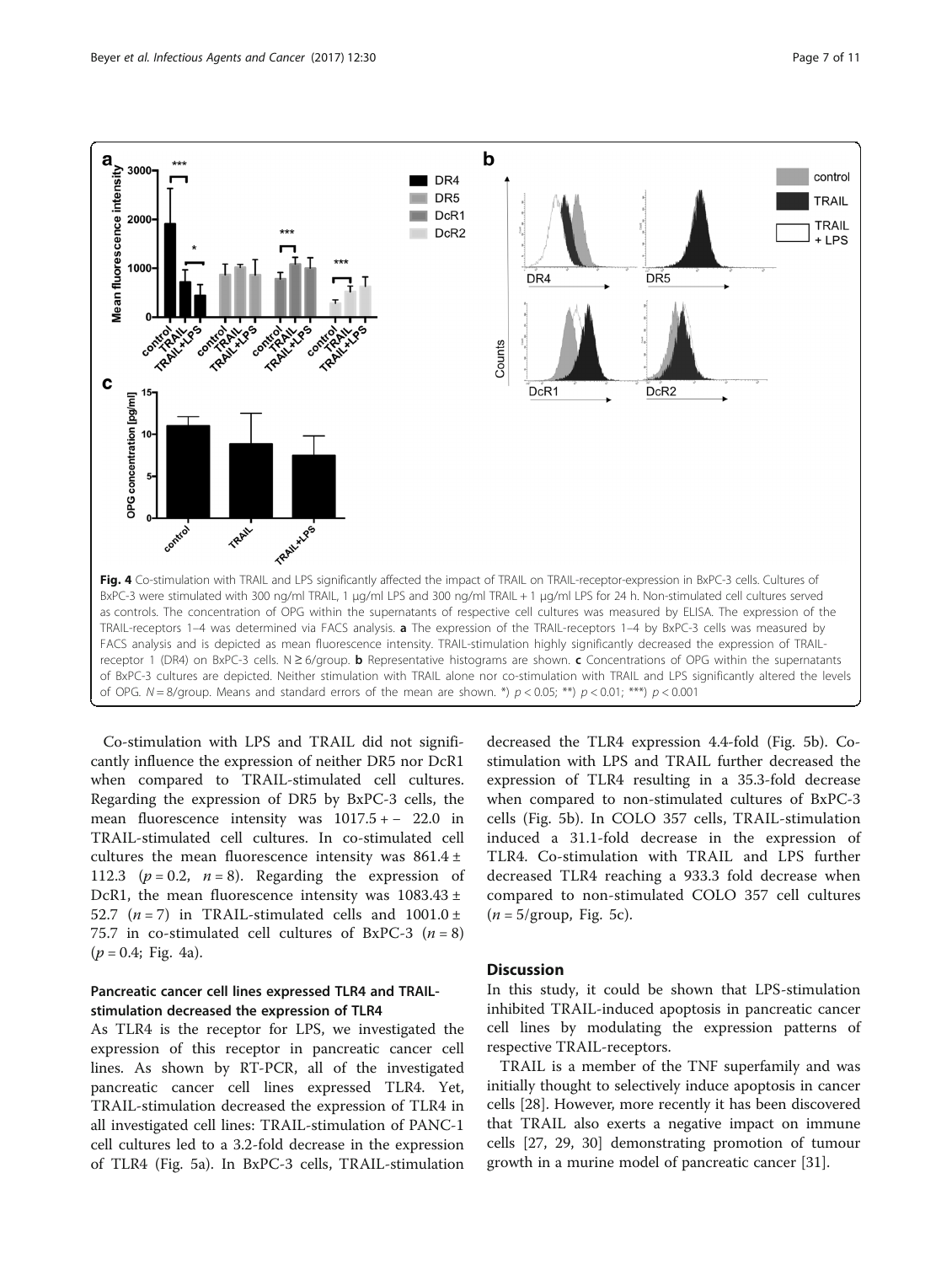<span id="page-7-0"></span>

To avoid excessive apoptosis induction following TRAIL-stimulation, many tumour cells developed several mechanisms to counteract TRAIL-induced apoptosis. Several mechanisms can involve different steps of the TRAIL signalling pathway. Firstly, NF-kB mediated survival mechanisms have been discovered involving genes like X-linked inhibitor of apoptosis (XIAP). Secondly, the expression pattern of different TRAILreceptors can contribute to TRAIL-resistance. Whereas the expression of TRAIL-R1 (DR4) and TRAIL-R2 (DR5) contributes to TRAIL-induced apoptosis [[32, 33](#page-9-0)], these effects can be counteracted through the binding of TRAIL to the decoy receptors DcR1, DcR2 and osteoprotegerin [[34\]](#page-9-0). Variations in the expression of these receptors will thus influence the impact on TRAILinduced apoptosis.

Previously it has been shown that sensitivity to TRAIL-induced apoptosis may differ between cell lines of pancreatic cancer cells: PANC-1 has been detected to be TRAIL-resistant, whereas the cell line BxPC-3 appears to be TRAIL-sensitive. This effect was contributed to KRAS mutations in PANC-1 cell lines [\[22](#page-9-0), [35](#page-9-0)]. This present study confirmed the finding: COLO 357 displayed a high sensitivity to TRAIL-induced apoptosis, BxPC-3 displayed an intermediate sensitivity and PANC-1 cells were resistant to TRAIL-induced apoptosis.

Previous results could confirme the expression of the TRAIL-receptors DR4, DR5, DcR1, DcR2 and osteoprotegerin showing that these receptors were expressed by all investigated cell lines [[22\]](#page-9-0). Additionally, it could be shown that all investigated cell lines secreted osteoprotegerin (OPG). However, there were significant differences between the investigated cell lines regarding the regulation of the expression of TRAIL-receptors following TRAIL-stimulation. In the TRAIL-resistant cell line PANC-1, TRAIL-stimulation significantly decreased the expression of the death receptors DR4 and DR5 whereas the secretion of osteoprotegerin was significantly increased. The levels of OPG in PANC-1 cell cultures were highest, confirming reports linking K-RAS mutations in pancreatic cancer cells with levels of osteoprotegerin [[36\]](#page-9-0). Remarkably, in the present study TRAILstimulation increased OPG-levels thereby decreasing the expression of death receptors. Levels of OPG were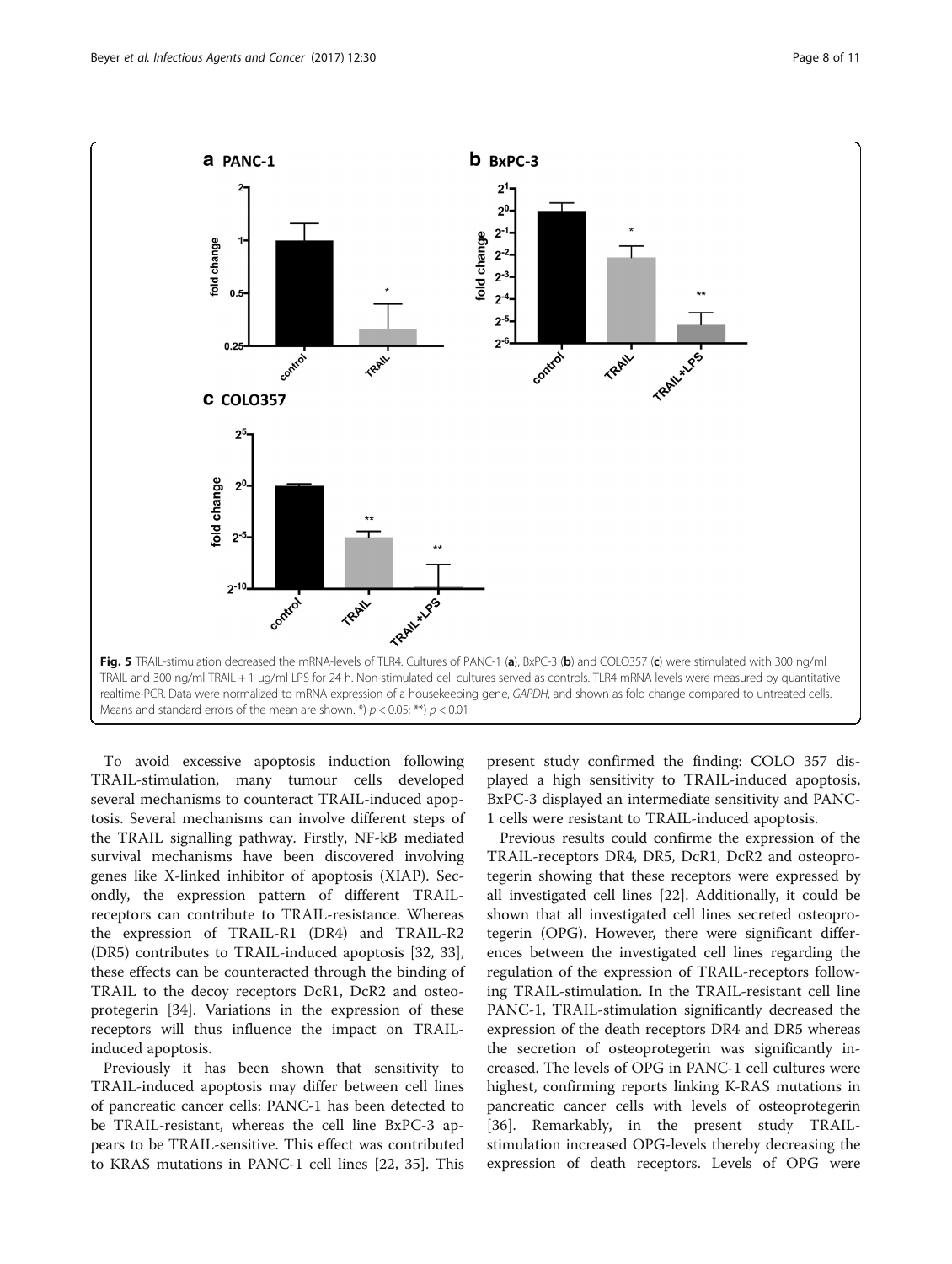lowest in the KRAS wild type cell line BxPC-3. TRAILstimulation had no influence on OPG secretion. However, the expression of DR4 was decreased following TRAIL-stimulation and the expression of the decoy receptors DcR1 and DcR2 was increased resulting in an intermediate resistant phenotype. In contrast, the cell line COLO 357 displayed a high sensitivity to TRAILmediated apoptosis. Following TRAIL-treatment the levels of OPG were decreased whereas the expression pattern of the receptors DR4, DR5, DcR1 and DcR2 did not alter.

Toll-like receptors are a major class of pattern recognition receptors which recognize highly conserved microbial structures called pathogen-associated molecular patterns (PAMPs) allowing the immune system to identify a variety of pathogens [\[7](#page-9-0)]. Therefore, TLRs are able to detect pathogens and subsequently initiate an immediate immune response.

TLR4 which binds LPS was the first Toll-like receptor to be identified. Therefore, it plays an important role in innate immunity. Thus, the activation of TLR4 by bacterial LPS mounts a pro-inflammatory reaction yielding in the elimination of the pathogen [\[37](#page-10-0)].

Apart from their expression on immune cells, Toll-like receptors have been identified in many other cell types including endothelial cells, myocytes and thyreocytes. Additionally, TLR expression has been found on pancreatic beta-cells, alpha-cells and even ductal cells [\[38](#page-10-0)].

In pancreatic ductal adenocarcinoma an increased expression of TLR4 has been detected compared to adjacent normal tissue [\[39](#page-10-0)]. In this study, we have confirmed and expanded these investigations showing that all investigated pancreatic cancer cell lines expressed Toll-like receptor 4.

TLR4 appears to act as a double-edged sword as it has been linked to both cancer inhibition and growth [\[40](#page-10-0)]. Whereas TLR4−/− mice showed decreased tumour growth in a murine model of pancreatic cancer, inhibition of MyD88 accelerated tumour development [[41\]](#page-10-0) as well as an increased TLR4 expression correlated with tumour size, lymph node involvement, venous invasion and pathological stage [[39](#page-10-0)]. Most reports regarding pancreatic cancer and TLRs however focus on interactions of respective ligands with immune cells of the tumour's microenvironment. With lung cancer cells it has been shown that TLR4-signalling promoted resistance towards TRAIL-induced apoptosis and that this effect could be induced by LPS-stimulation [[26\]](#page-9-0). For the pancreatic cancer cell lines PANC-1 and AsPC-1 it has been demonstrated that LPS-stimulation increased the invasive ability of respective cell lines through NFkB signalling [\[5](#page-9-0)].

This study showed an effect of LPS-signalling on the sensitivity to TRAIL-induced apoptosis in pancreatic

cancer cell lines. This effect has been detected in all investigated TRAIL-sensitive cell lines and showed a strong reduction of TRAIL-induced apoptosis. In BxPC-3 cells, this effect was accompanied by an increase in the expression of DcR1 and a decrease of DR4-expression whereas the expression of DR5 and DcR2 remained unchanged when compared to TRAIL-stimulation. There were no changes detected in the secretion of OPG. In contrast, in COLO 357 cells the expression of the TRAIL-receptors was not changed comparing TRAILstimulated cell cultures with cell cultures stimulated with TRAIL and LPS. However, there was a significant increase in the level of osteoprotegerin contributing to TRAIL-resistance following co-stimulation [[36\]](#page-9-0).

Despite this fundamental role of LPS on TRAILfunction, the significance of TLR4 in this context has yet to be analysed. All cell lines expressed TLR4 but its level of expression was significantly reduced by TRAILstimulation. Therefore, only small numbers of functional TLR4s are required for LPS-mediated TRAIL-inhibition.

In summary, TLR4 was expressed on all analysed pancreatic cancer cell lines. LPS-stimulation decreased TRAIL-induced apoptosis. The decreased resistance to TRAIL-induced apoptosis was accompanied by alteration in the patterns expression of TRAIL-receptors. Future TRAIL-therapeutic strategies must be aimed at restoring TRAIL sensitivity by increasing functional TRAIL-receptors, blocking decoy receptors and other TRAIL-binding proteins as well as by counter-acting the inflammatory micro-milieu in pancreatic cancer. The role of LPS and TLR4 has to be further elucidated in future studies.

#### Conclusions

In this study, it has been shown that TRAIL-resistance in pancreatic cancer cells can be mediated by the inflammatory molecule LPS as well as by different expression patterns of functional and non-functional TRAIL-receptors.

#### Abbreviations

DR: Death receptor; ELISA: Enzyme-linked immunosorbent assay; LPS: Lipopolysaccharide; MFI: Mean fluorescence intensity; OPG: Osteoprotegerin; PCR: Polymerase chain reaction; TLR: Toll-like receptor; TRAIL: TNF-related apoptosis inducing ligand; TRAIL-R: TRAIL-receptor

#### Acknowledgements

The authors wish to thank Antje Janetzko and Doreen Biedenweg for excellent technical assistance.

#### Funding

Not applicable.

#### Availability of data and materials

The datasets used and/or analyzed during the current study are available from the corresponding author on reasonable request.

#### Authors' contributions

KB, LIP, CDH and WB designed and supervised the experiments. KB and FR analyzed and interpreted the data. FR, HF and LIP performed FACS analyses.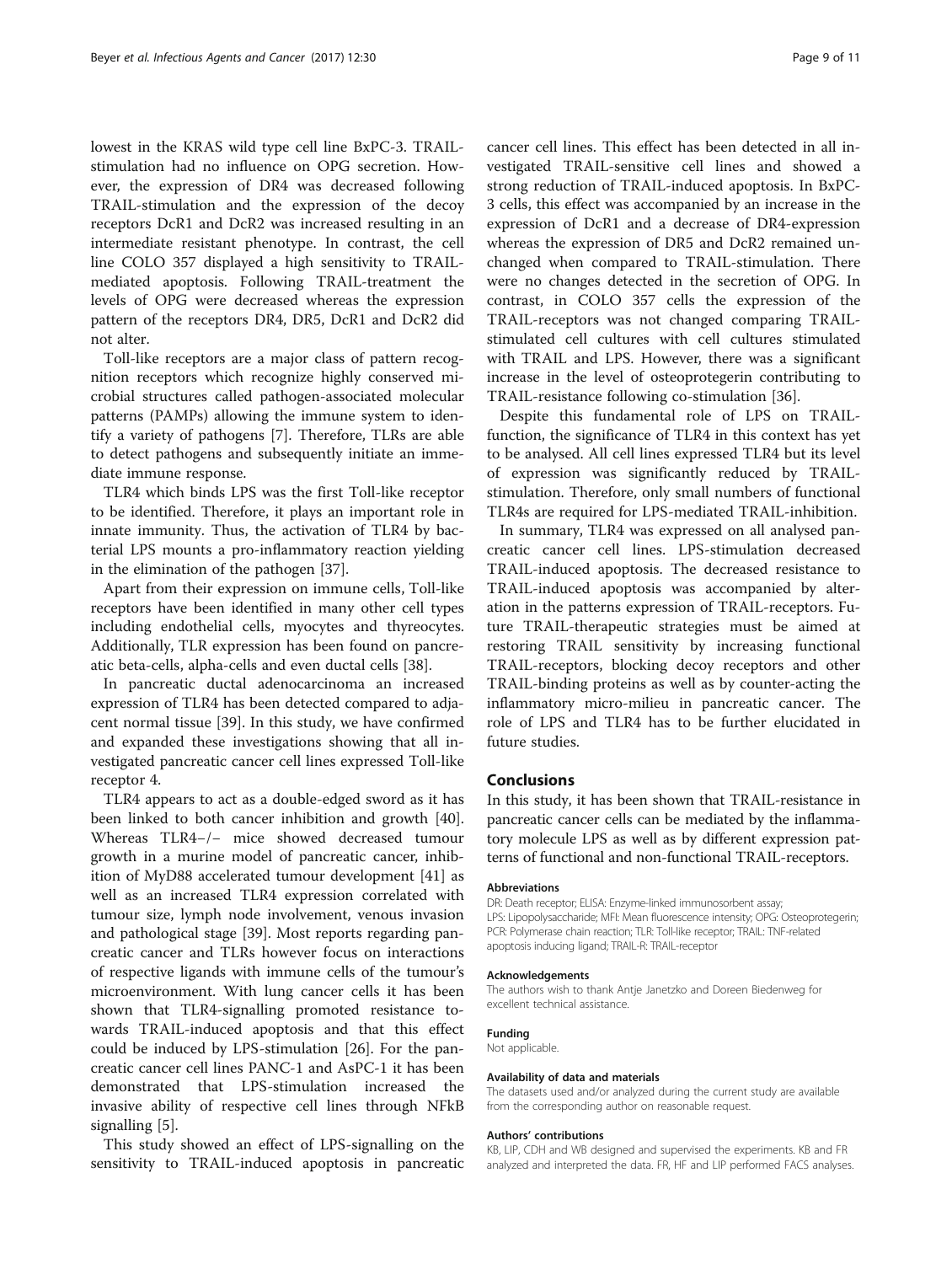<span id="page-9-0"></span>FR, UW and LIP performed cell viability assays and ELISAs. KB performed PCR analyses. KB and WB wrote the manuscript. All authors read and approved the final manuscript.

#### Competing interests

The authors declare that they have no competing interests.

#### Consent for publication

Not applicable.

Ethics approval and consent to participate Not applicable.

#### Publisher's Note

Springer Nature remains neutral with regard to jurisdictional claims in published maps and institutional affiliations.

#### Author details

<sup>1</sup>Department of General, Visceral, Thoracic and Vascular Surgery, Universitätsmedizin Greifswald, Greifswald, Germany. <sup>2</sup>Department of General, Visceral and Vascular Surgery, Charité Universitätsmedizin Berlin, Campus Benjamin Franklin, Hindenburgdamm 30, 12203 Berlin, Germany. 3 Department of Obstetrics and Gynaecology, Universitätsklinikum Heidelberg, Heidelberg, Germany. <sup>4</sup> Department of Medicine A, Universitätsmedizin Greifswald, Greifswald, Germany.

## Received: 18 December 2016 Accepted: 16 May 2017 Published online: 30 May 2017

#### References

- 1. Schneider G, Siveke JT, Eckel F, Schmid RM. Pancreatic cancer: basic and clinical aspects. Gastroenterology. 2005;128:1606–25.
- 2. Coussens LM, Werb Z. Inflammation and cancer. Nature. 2002;420:860–7. 3. Farrow B, Evers BM. Inflammation and the development of pancreatic
- cancer. Surg Oncol. 2002;10:153–69. 4. Greer JB, Whitcomb DC. Inflammation and pancreatic cancer: an evidencebased review. Curr Opin Pharmacol. 2009;9:411–8.
- 5. Ikebe M, Kitaura Y, Nakamura M, Tanaka H, Yamasaki A, Nagai S, Wada J, Yanai K, Koga K, Sato N, et al. Lipopolysaccharide (LPS) increases the invasive ability of pancreatic cancer cells through the TLR4/MyD88 signaling pathway. J Surg Oncol. 2009;100:725–31.
- 6. Kusmartsev S, Gabrilovich DI. Immature myeloid cells and cancer-associated immune suppression. Cancer Immunol Immunother. 2002;51:293–8.
- 7. Medzhitov R. Toll-like receptors and innate immunity. Nat Rev Immunol. 2001;1:135–45.
- 8. Ahmed A, Redmond HP, Wang JH. Links between Toll-like receptor 4 and breast cancer. Oncoimmunology. 2013;2, e22945.
- Huang HY, Zhang ZJ, Cao CB, Wang N, Liu FF, Peng JQ, Ren XJ, Qian J. The TLR4/NF-kappaB signaling pathway mediates the growth of colon cancer. Eur Rev Med Pharmacol Sci. 2014;18:3834–43.
- 10. Li XM, Su JR, Yan SP, Cheng ZL, Yang TT, Zhu Q. A novel inflammatory regulator TIPE2 inhibits TLR4-mediated development of colon cancer via caspase-8. Cancer Biomark. 2014;14:233–40.
- 11. Rakhesh M, Cate M, Vijay R, Shrikant A, Shanjana A. A TLR4-interacting peptide inhibits lipopolysaccharide-stimulated inflammatory responses, migration and invasion of colon cancer SW480 cells. Oncoimmunology. 2012;1:1495–506.
- 12. Tang X, Zhu Y. TLR4 signaling promotes immune escape of human colon cancer cells by inducing immunosuppressive cytokines and apoptosis resistance. Oncol Res. 2012;20:15–24.
- 13. Zhou L, Qi L, Jiang L, Zhou P, Ma J, Xu X, Li P. Antitumor activity of gemcitabine can be potentiated in pancreatic cancer through modulation of TLR4/NF-kappaB signaling by 6-shogaol. AAPS J. 2014;16:246–57.
- 14. Wu Y, Lu J, Antony S, Juhasz A, Liu H, Jiang G, Meitzler JL, Hollingshead M, Haines DC, Butcher D, et al. Activation of TLR4 is required for the synergistic induction of dual oxidase 2 and dual oxidase A2 by IFN-gamma and lipopolysaccharide in human pancreatic cancer cell lines. J Immunol. 2013; 190:1859–72.
- 15. Mahalingam D, Szegezdi E, Keane M, de Jong S, Samali A. TRAIL receptor signalling and modulation: Are we on the right TRAIL? Cancer Treat Rev. 2009;35:280–8.
- 16. Shirley S, Morizot A, Micheau O. Regulating TRAIL receptor-induced cell death at the membrane : a deadly discussion. Recent Pat Anticancer Drug Discov. 2011;6:311–23.
- 17. Holoch PA, Griffith TS. TNF-related apoptosis-inducing ligand (TRAIL): a new path to anti-cancer therapies. Eur J Pharmacol. 2009;625:63–72.
- 18. Lecis D, Drago C, Manzoni L, Seneci P, Scolastico C, Mastrangelo E, Bolognesi M, Anichini A, Kashkar H, Walczak H, Delia D. Novel SMACmimetics synergistically stimulate melanoma cell death in combination with TRAIL and Bortezomib. Br J Cancer. 2010;102:1707–16.
- 19. Giaisi M, Kohler R, Fulda S, Krammer PH, Li-Weber M. Rocaglamide and a XIAP inhibitor cooperatively sensitize TRAIL-mediated apoptosis in Hodgkin's lymphomas. Int J Cancer. 2012;131:1003–8.
- 20. Buneker CK, Yu R, Deedigan L, Mohr A, Zwacka RM. IFN-gamma combined with targeting of XIAP leads to increased apoptosis-sensitisation of TRAIL resistant pancreatic carcinoma cells. Cancer Lett. 2012;316:168–77.
- 21. Mori T, Doi R, Kida A, Nagai K, Kami K, Ito D, Toyoda E, Kawaguchi Y, Uemoto S. Effect of the XIAP inhibitor Embelin on TRAIL-induced apoptosis of pancreatic cancer cells. J Surg Res. 2007;142:281–6.
- 22. Ibrahim SM, Ringel J, Schmidt C, Ringel B, Muller P, Koczan D, Thiesen HJ, Lohr M. Pancreatic adenocarcinoma cell lines show variable susceptibility to TRAIL-mediated cell death. Pancreas. 2001;23:72–9.
- 23. Li Y, Jian Z, Xia K, Li X, Lv X, Pei H, Chen Z, Li J. XIAP is related to the chemoresistance and inhibited its expression by RNA interference sensitize pancreatic carcinoma cells to chemotherapeutics. Pancreas. 2006;32:288–96.
- 24. Khanbolooki S, Nawrocki ST, Arumugam T, Andtbacka R, Pino MS, Kurzrock R, Logsdon CD, Abbruzzese JL, McConkey DJ. Nuclear factor-kappaB maintains TRAIL resistance in human pancreatic cancer cells. Mol Cancer Ther. 2006;5:2251–60.
- 25. Tang W, Wang W, Zhang Y, Liu S, Liu Y, Zheng D. Tumour necrosis factorrelated apoptosis-inducing ligand (TRAIL)-induced chemokine release in both TRAIL-resistant and TRAIL-sensitive cells via nuclear factor kappa B. FEBS J. 2009;276:581–93.
- 26. He W, Liu Q, Wang L, Chen W, Li N, Cao X. TLR4 signaling promotes immune escape of human lung cancer cells by inducing immunosuppressive cytokines and apoptosis resistance. Mol Immunol. 2007; 44:2850–9.
- 27. Cziupka K, Busemann A, Partecke LI, Potschke C, Rath M, Traeger T, Koerner P, von Bernstorff W, Kessler W, Diedrich S, et al. Tumor necrosis factorrelated apoptosis-inducing ligand (TRAIL) improves the innate immune response and enhances survival in murine polymicrobial sepsis. Crit Care Med. 2010;38:2169–74.
- 28. Lemke J, von Karstedt S, Zinngrebe J, Walczak H. Getting TRAIL back on track for cancer therapy. Cell Death Differ. 2014;21:1350–64.
- 29. Beyer K, Poetschke C, Partecke LI, von Bernstorff W, Maier S, Broeker BM, Heidecke CD. TRAIL induces neutrophil apoptosis and dampens sepsisinduced organ injury in murine colon ascendens stent peritonitis. PLoS One. 2014;9, e97451.
- 30. Beyer K, Stollhof L, Poetschke C, von Bernstorff W, Partecke LI, Diedrich S, Maier S, Broker BM, Heidecke CD. TNF-related apoptosis-inducing ligand deficiency enhances survival in murine colon ascendens stent peritonitis. J Inflamm Res. 2016;9:103–13.
- 31. Beyer K, Normann L, Sendler M, Kading A, Heidecke CD, Partecke LI, von Bernstorff W. TRAIL Promotes Tumor Growth in a Syngeneic Murine Orthotopic Pancreatic Cancer Model and Affects the Host Immune Response. Pancreas. 2016;45:401–8.
- 32. Yu R, Albarenque SM, Cool RH, Quax WJ, Mohr A, Zwacka RM. DR4 specific TRAIL variants are more efficacious than wild-type TRAIL in pancreatic cancer. Cancer Biol Ther. 2014;15:1658–66.
- 33. Stadel D, Mohr A, Ref C, MacFarlane M, Zhou S, Humphreys R, Bachem M, Cohen G, Moller P, Zwacka RM, et al. TRAIL-induced apoptosis is preferentially mediated via TRAIL receptor 1 in pancreatic carcinoma cells and profoundly enhanced by XIAP inhibitors. Clin Cancer Res. 2010;16:5734–49.
- 34. Walczak H. Death receptor-ligand systems in cancer, cell death, and inflammation. Cold Spring Harb Perspect Biol. 2013;5:a008698.
- 35. Sahu RP, Batra S, Kandala PK, Brown TL, Srivastava SK. The role of K-ras gene mutation in TRAIL-induced apoptosis in pancreatic and lung cancer cell lines. Cancer Chemother Pharmacol. 2011;67:481–7.
- 36. Kanzaki H, Ohtaki A, Merchant FK, Greene MI, Murali R. Mutations in K-Ras linked to levels of osteoprotegerin and sensitivity to TRAIL-induced cell death in pancreatic ductal adenocarcinoma cells. Exp Mol Pathol. 2013;94:372–9.